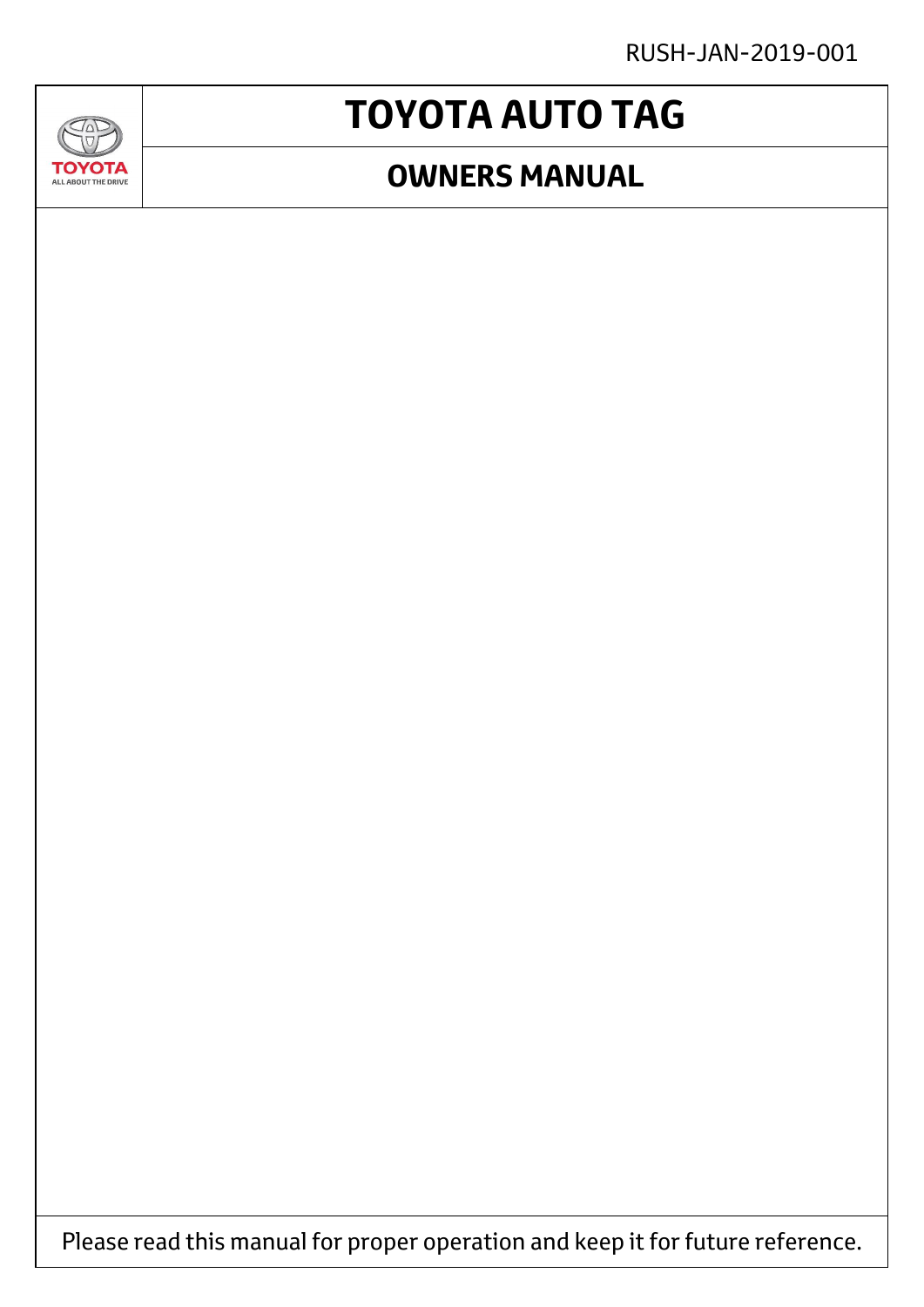### RUSH-JAN-2019-001



### **TABLE OF CONTENTS**

### **AUTO TAG, SET**

| <b>Section</b> | <b>Title</b>                              | Page           |
|----------------|-------------------------------------------|----------------|
| 1.0            | <b>Statements &amp; Declarations</b>      |                |
| 1.1            | <b>Safety Notice</b>                      | 1              |
| 2.0            | <b>Getting Started</b>                    |                |
| 2.1            | <b>Product Overview</b>                   | 2              |
| 2.2            | Display (7-segment LCD)                   | 3              |
| 2.3            | Error message(s)                          | 3              |
| 2.4            | Cleaning                                  | $\overline{4}$ |
| 2.5            | Getting started                           | 4              |
| 2.5.1          | Inserting a smart card (Touch 'n Go card) | 4              |
| 2.5.2          | Checking the smart card balance           | 5              |
| 3.0            | <b>Operating AUTO TAG, SET</b>            |                |
| 3.1            | Operation                                 | 6              |
| 3.1.1          | <b>Debiting Process</b>                   | 6              |
| 3.1.2          | <b>Operational Features</b>               | $6 - 7$        |
| 3.1.3          | <b>Acoustic Signals</b>                   | $\overline{7}$ |
| 4.0            | <b>Product / Device Specifications</b>    |                |
| 4.1            | <b>Electrical Specification</b>           | 8              |
| 5.0            | <b>Troubleshooting (If Available)</b>     |                |
| 5.1            | Simple Troubleshooting                    | 9              |

Please read this manual for proper operation and keep it for future reference.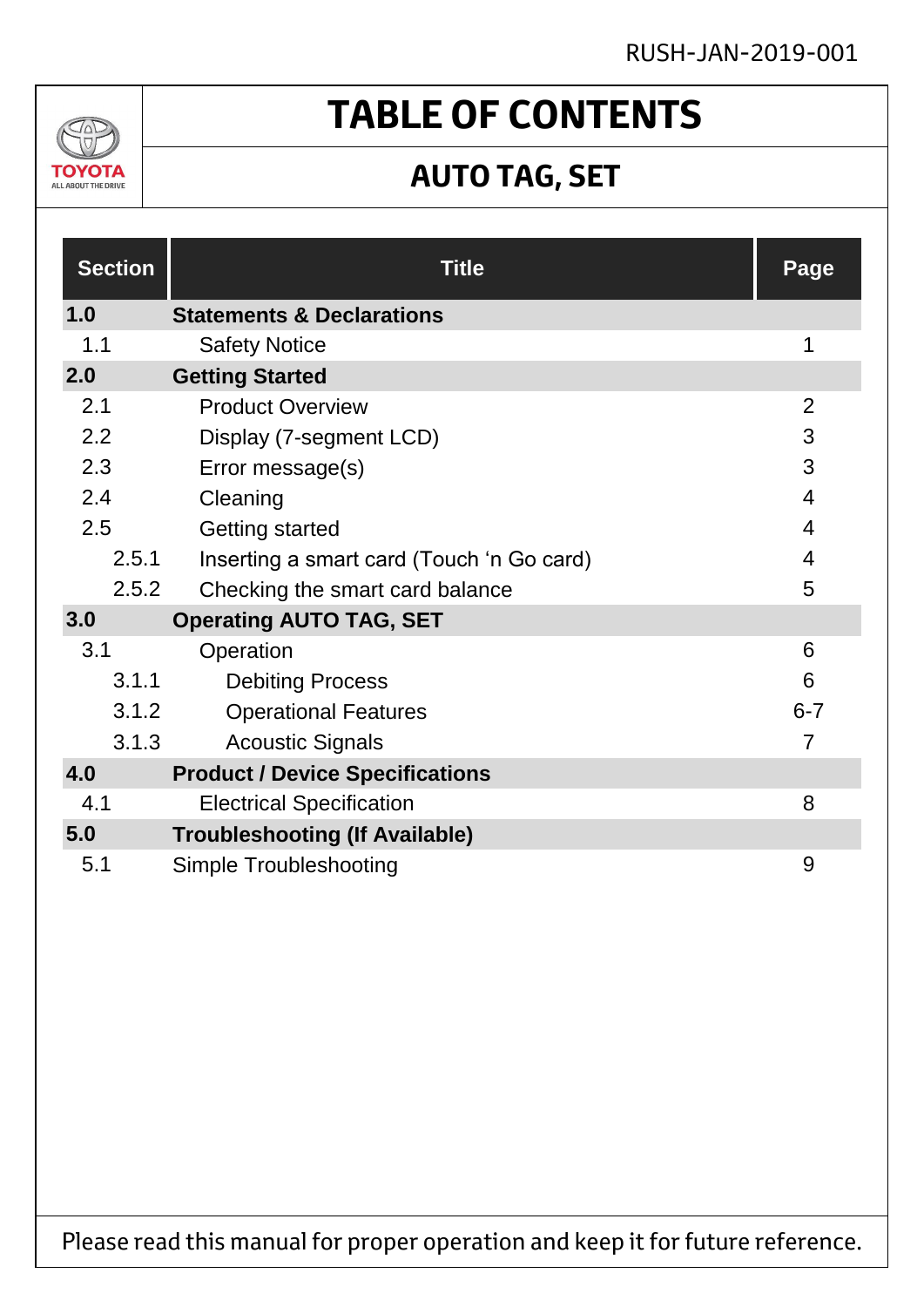

# **SECTION 1.0**

### **Statements & Declarations**

#### **Safety Notice 1.1**

- Please do not operate the device while driving.
- Do not remove any parts from the auto tag main box. There are no user-serviceable parts inside the main box.
- Refer servicing to qualified service personnel only.
- There are no user interactions required during operation
- The auto tag main box is solely intended for the use in a car. It is not suitable for the use on motorbikes, scooters or bicycles.
- Protect the auto tag main box and its accessories against liquid.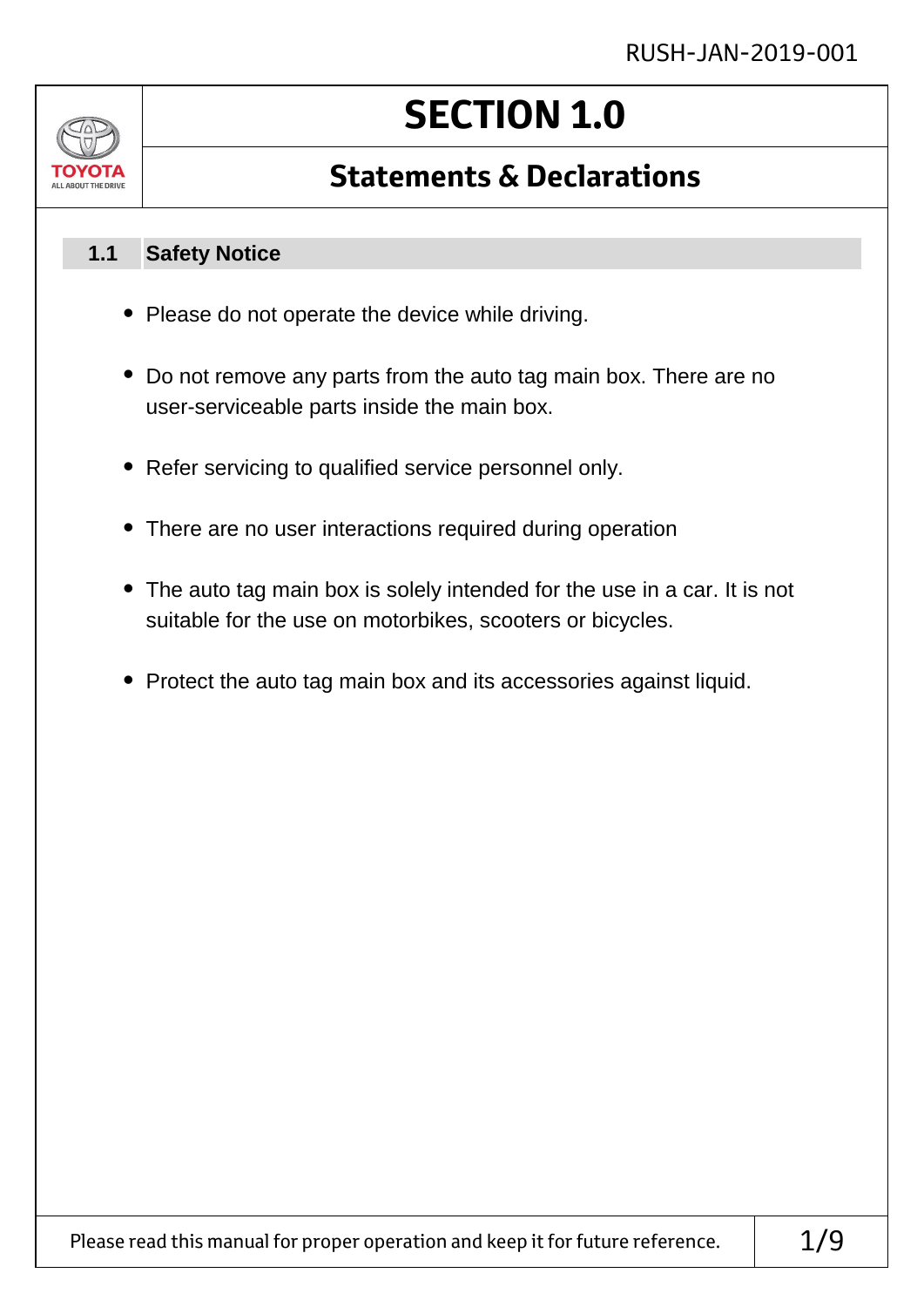### RUSH-JAN-2019-001



#### **Card Slot**

Inserting a smart card (Touch 'n Go card)

#### **Display**

6-digit liquid crystal display that informs the user about a number of operational states

#### **Antenna**

IR transaction (data exchange)

Please read this manual for proper operation and keep it for future reference.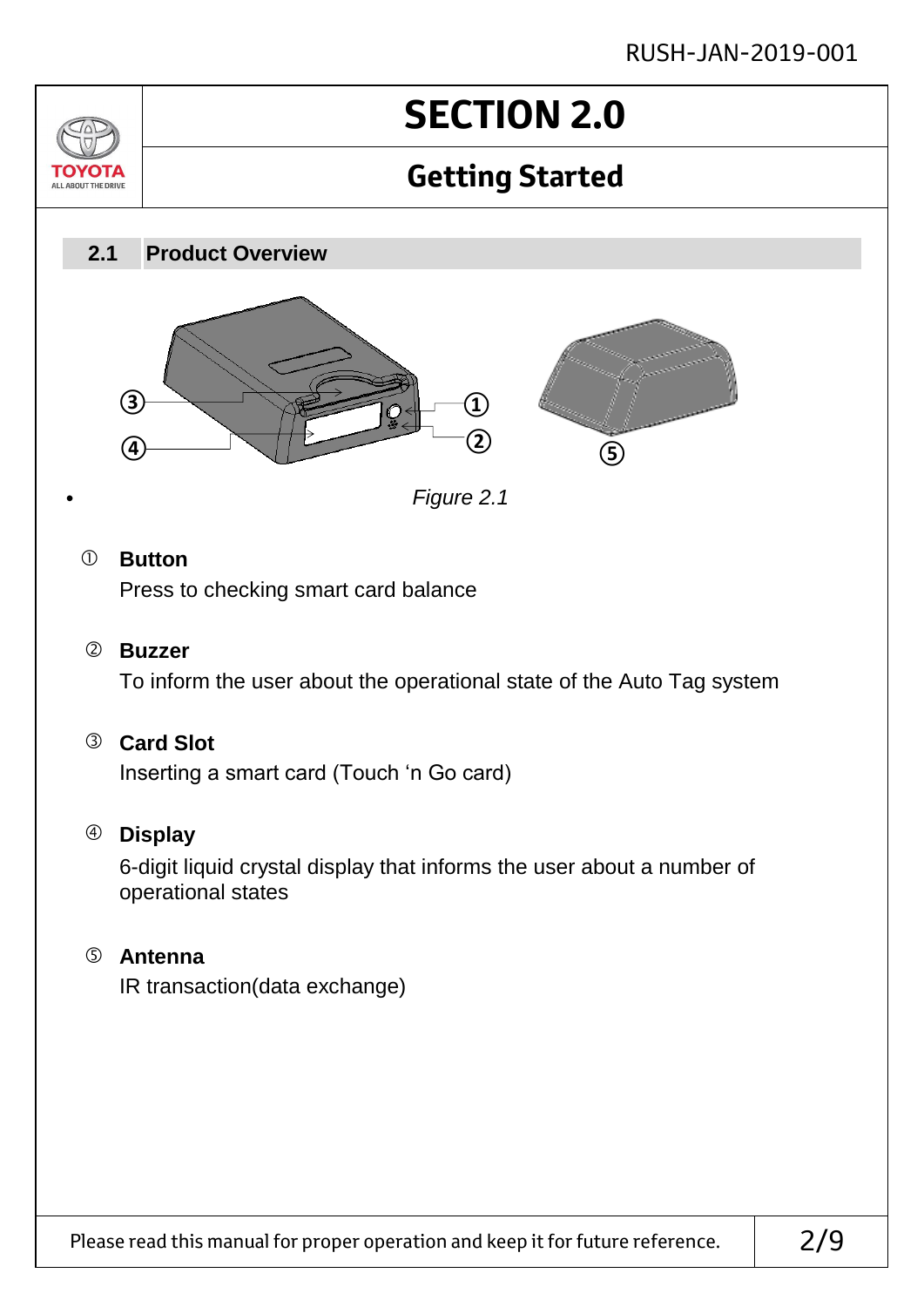

•

## **SECTION 2.0**

### **Getting Started**

#### **Display (7-segment LCD) 2.2**

The Toyota Auto Tag provides a 6-digit liquid crystal display that informs the user about a number of operational states.





#### **Error message(s) 2.3**

| Display | Possible cause                                   | Solution                                                            |
|---------|--------------------------------------------------|---------------------------------------------------------------------|
|         | No card inserted.                                | Insert smart card                                                   |
| 86.88   | Wrong or defective card<br>inserted.             | Insert the correct card.                                            |
|         | Smart card could not be<br>initialised properly. | <b>Contact Toyota service</b><br>centre hotline at<br>1800-8-869682 |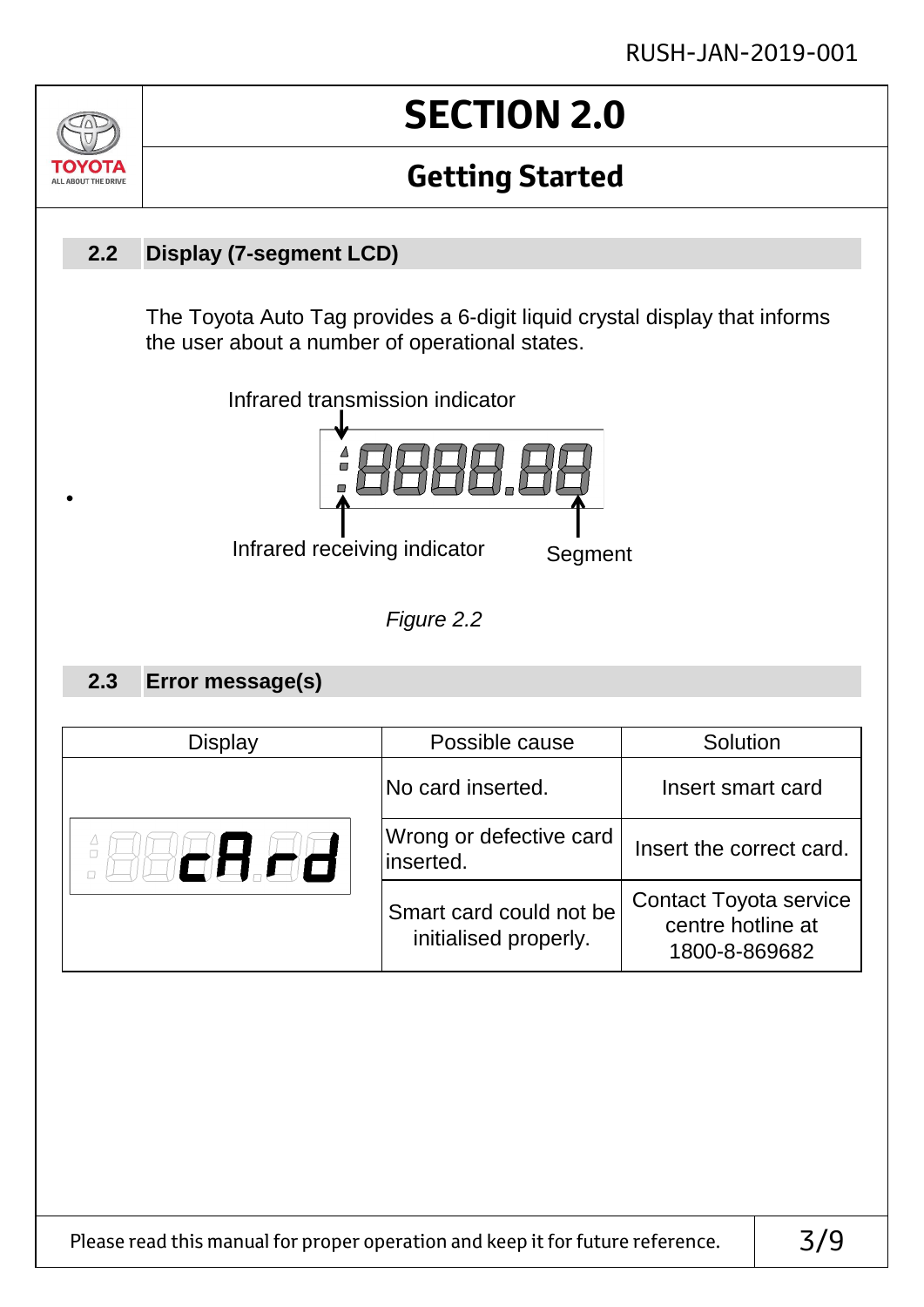# ALL AROUT THE DRIVE

# **SECTION 2.0**

### **Getting Started**

#### **Cleaning 2.4**

Clean the display with glass cleaner or isopropyl alcohol (always observe the safety instructions of the solvent manufacturer) and a soft, lint-free cloth. Clean the case with a soft cloth dampened with water or water with mild soap. **KEEP YOUR DEVICE DRY** – The device is not water resistant. Keep it dry.

**Caution:** To avoid damaging the display or the case, do not use solvents or abrasive cleansers.

#### **Getting started 2.5**

The Toyota Auto Tag system is an electronic device used for electronic fare payment. Toll payments are carried out automatically without the need of interaction from the user (driver).

#### **Inserting a smart card (Touch 'n Go card) 2.5.1**

The smart card can be inserted in any position. There are no restrictions as to direction or top side/bottom side of the card. It is important to insert the card completely, until the card cannot pushed further into the card slot.



*Figure 2.5.1*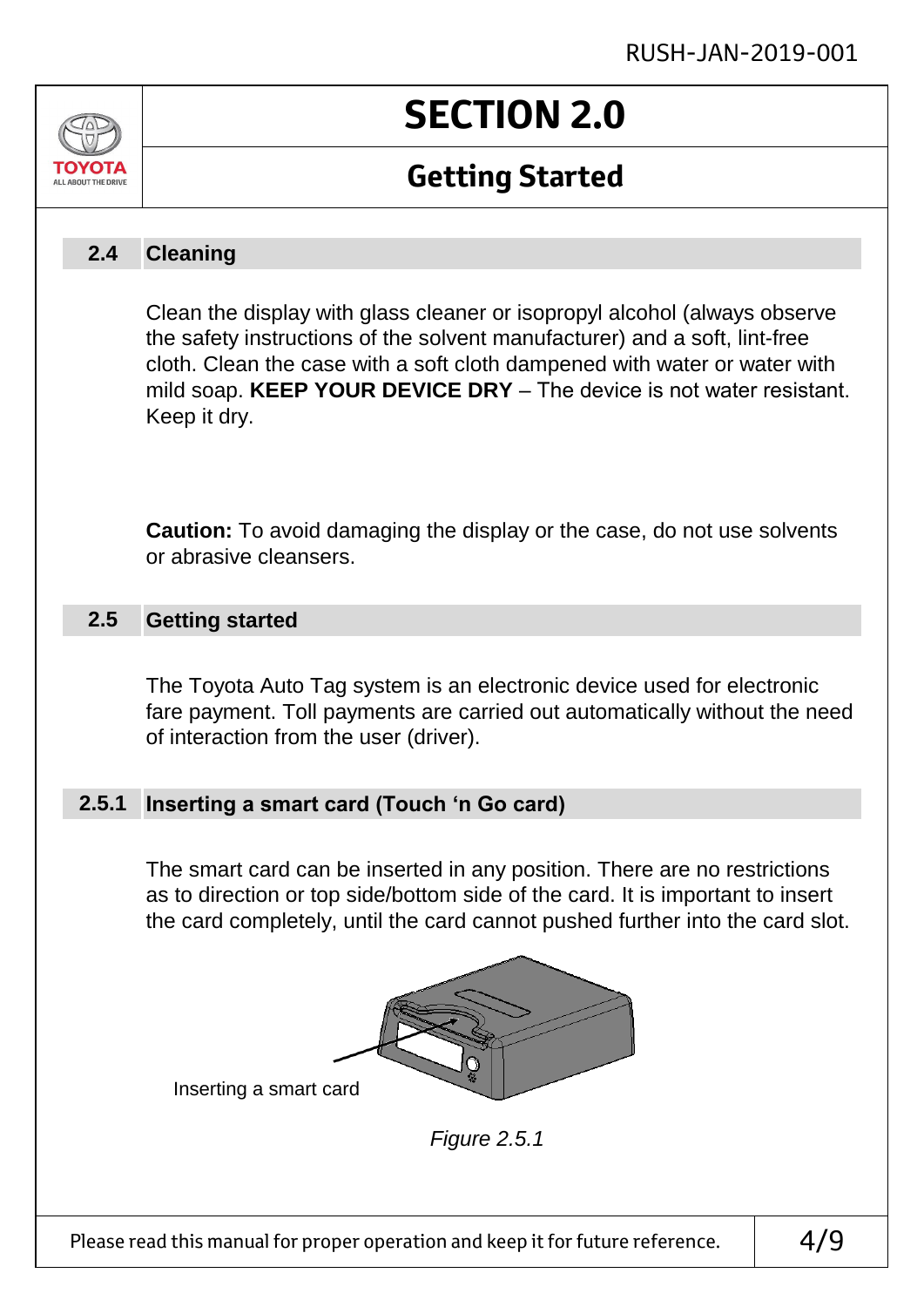### $\sqrt{ }$ OVOTA ALL ABOUT THE DRIVE

# **SECTION 2.0**

### **Getting Started**

### **Checking the smart card balance 2.5.2**

The balance of the smart card can be easily checked by pressing the button on the left of the display. Upon pressing the button, the balance of the smart card will be shown on the LCD display.



Smart card balance is shown on the display

*Figure 2.5.2(a)*

If no smart card present in the card slot or the card was not initialised correctly, the following message will be shown on the display.



Invalid or no smart card in the card slot

*Figure 2.5.2(b)*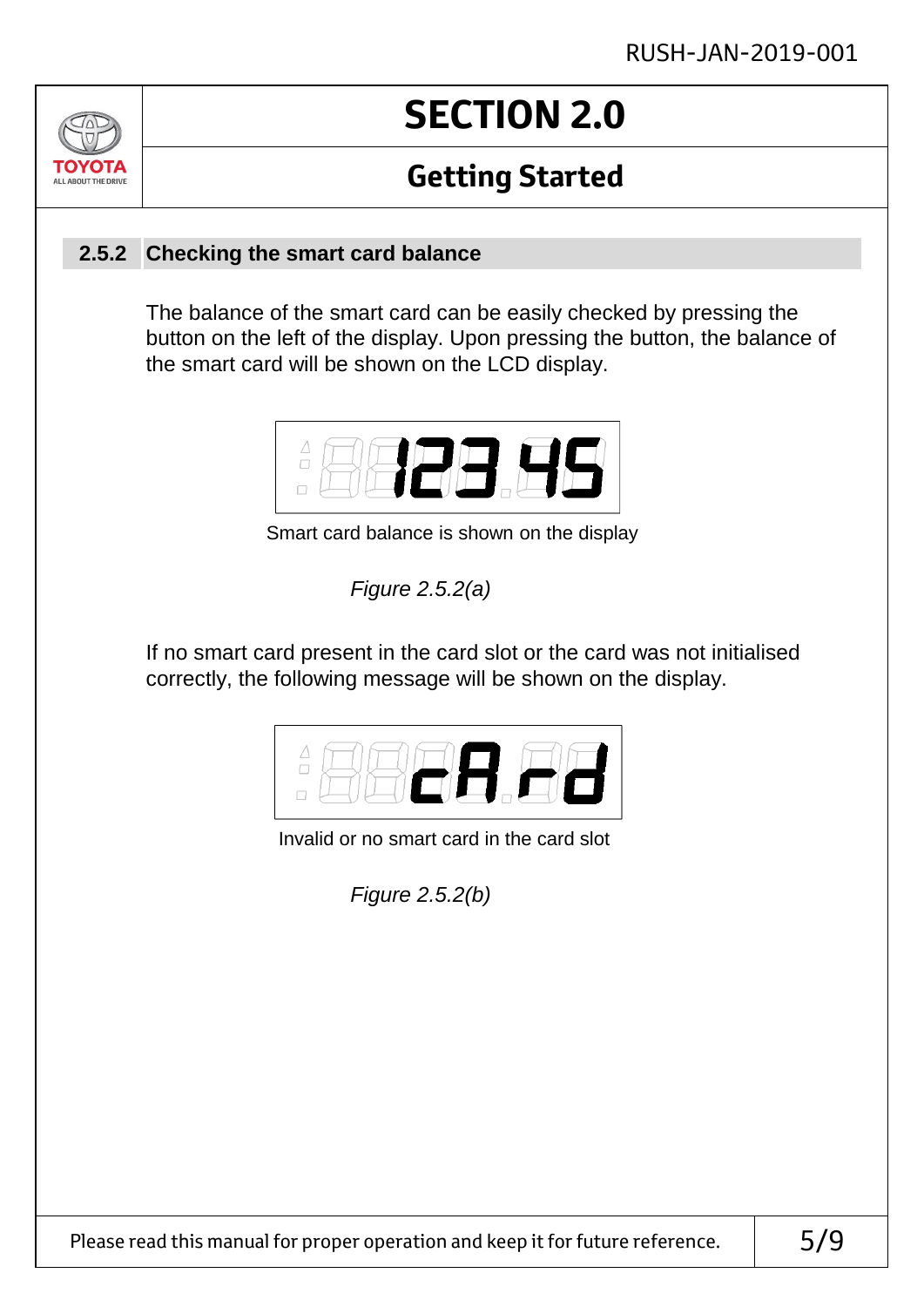# **SECTION 3.0**



#### **Operation Debiting Process 3.1.1** A correctly installed Toyota Auto Tag system operates automatically without any need for user interaction. As soon as the vehicle passes a toll gate, a value is debited automatically (depending on the vehicle class programmed) from the available balance of the smart card inserted. Acoustic signals and messages will be displayed to confirm the operation to the user. **3.1** *Figure 3.1.1* Vehicle enters communication zone of the transceiver Auto Tag system wakes up to begin process IR transaction(data exchange) Vehicle passes the debit station

#### **Operational Features 3.1.2**

ALL AROUT THE DRIV

The Toyota Auto Tag system comes with several key features.

#### A. Low power feature

The Auto Tag system is in a special low power "sleep" mode when not communicating (outside toll plaza area).

#### B. Traffic Jam program

In case of traffic jam at toll plaza, the car may spend a longer time at the communication zone of the toll gate. Hence the Toyota Auto Tag system will switch between low power sleep mode and "wakes up" at the interval of 3 seconds continuously to check if it is still within the communication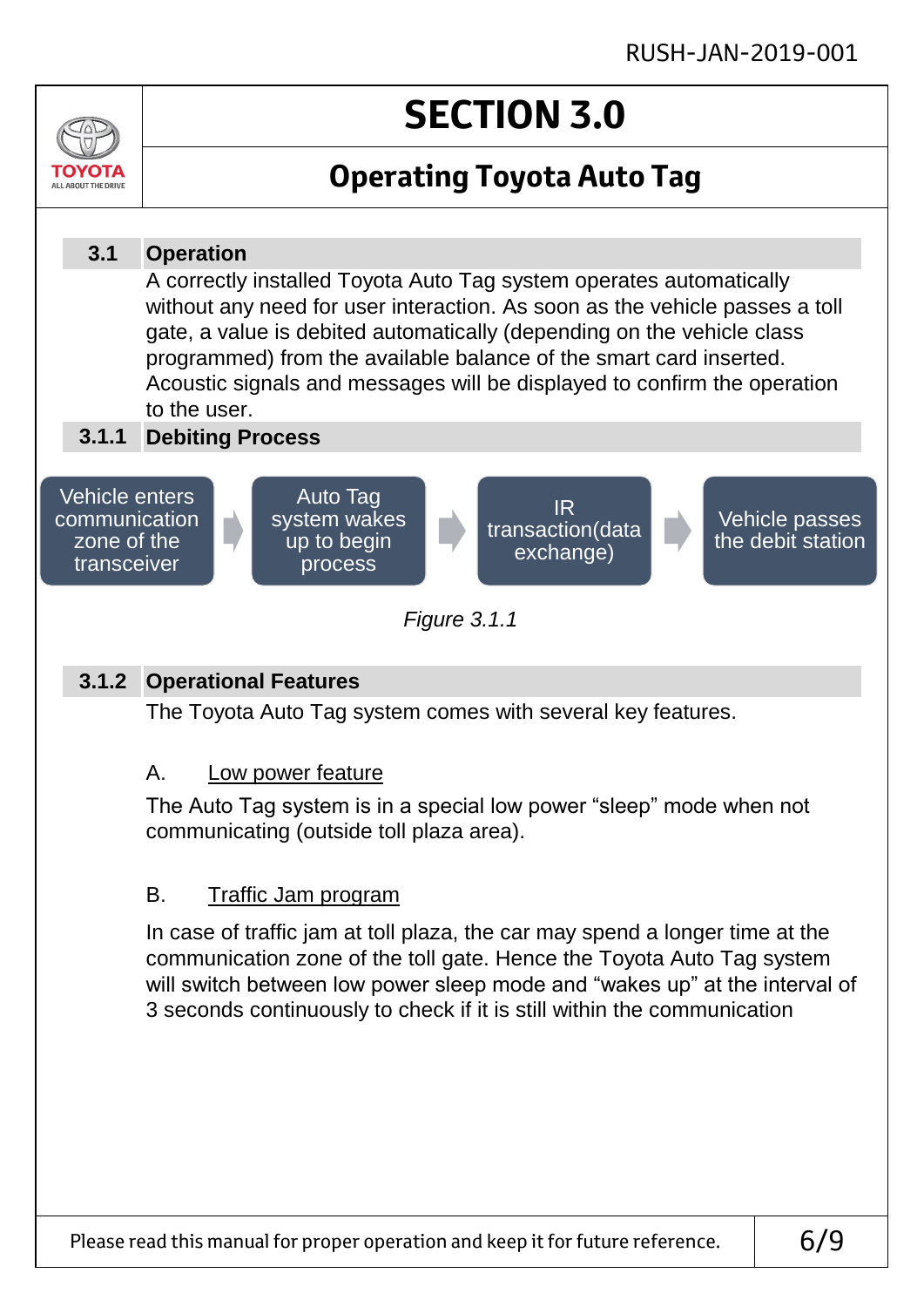# ALL ABOUT THE DRIVE

# **SECTION 3.0**

### **Operating Toyota Auto Tag**

### **Operational Features 3.1.2**

#### C. Time lock

After toll payment operation is completed, the Toyota Auto Tag system will be locked for the specific toll plaza to avoid double deductions. However this lock time value depends on the system configuration (normal setting is approx. 5 minutes.)

Note: Traffic Jam program and Time Lock ensure that the correct toll amount is deducted only once.

#### **Acoustic Signals 3.1.3**

A series of acoustic signals inform the user about the operational state of the Auto Tag system.

| <b>No</b> | <b>Condition</b>                                                               | <b>Beep Sound Type</b>              |
|-----------|--------------------------------------------------------------------------------|-------------------------------------|
|           | 1   No card (after ignition)                                                   | 2 short high-pitched beep (5 times) |
|           | 2   Purse value check, <rm10< td=""><td>2 long high-pitched sound</td></rm10<> | 2 long high-pitched sound           |
|           | 3   Transaction successful                                                     | 2 times beep high-pitched sound     |
|           | 4   Transaction failed                                                         | 3 long low-pitched interval tones   |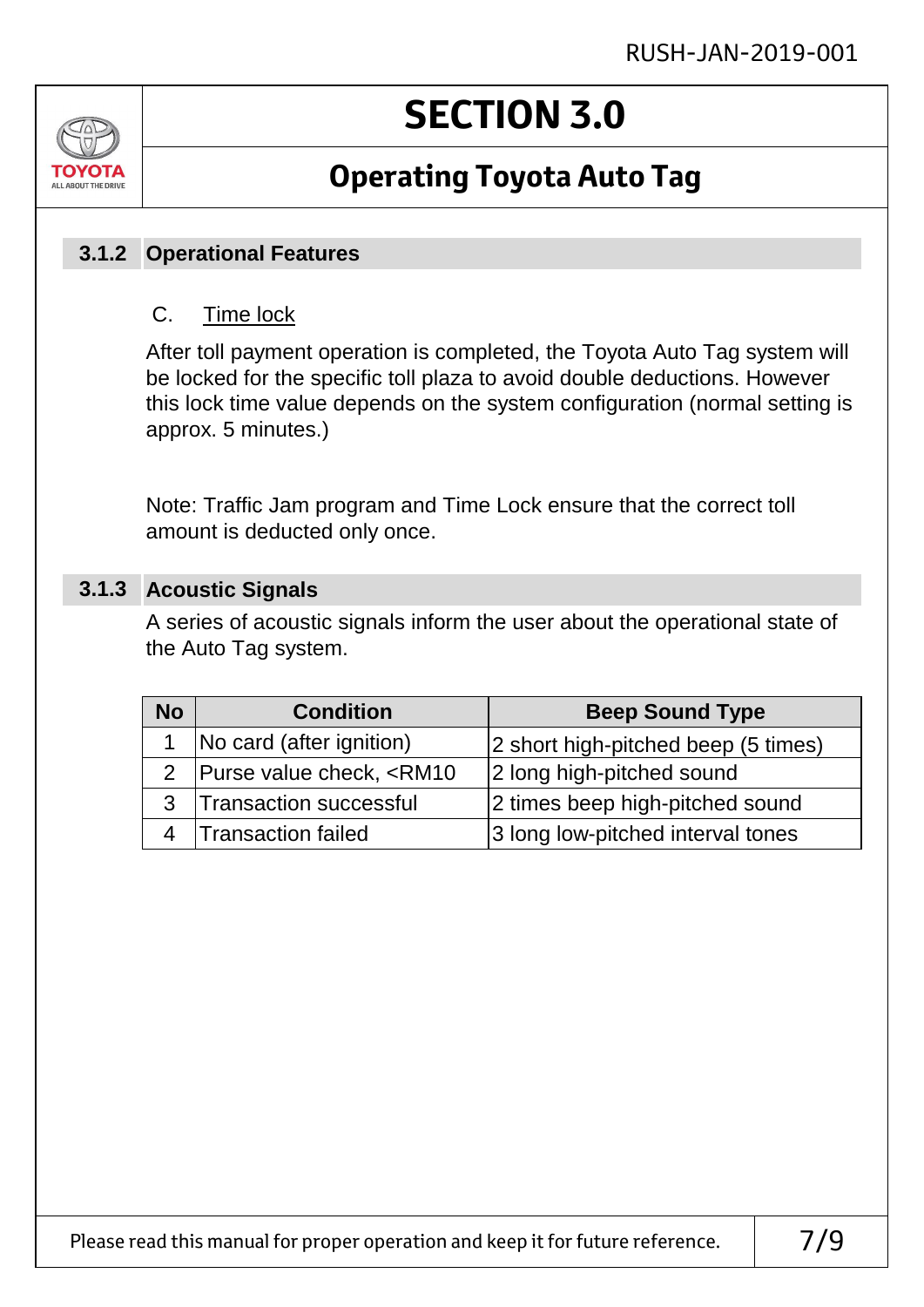

# **SECTION 4.0**

### **Product / Device Specifications**

#### **Electrical Specification 4.1**

| <b>Nominal Voltage</b>       | 12V                               |  |
|------------------------------|-----------------------------------|--|
| <b>Operating Voltage</b>     | 8V-24V                            |  |
| <b>Rated Voltage</b>         | 13.5V                             |  |
| <b>IG-ON Voltage</b>         | More than 7.0V                    |  |
| <b>Operating Current</b>     | ≤150 $mA$                         |  |
| <b>Output Current</b>        | Less than $1.0 A$ (max $1.0A$ )   |  |
| <b>Output Voltage</b>        | 8.0V±0.2V                         |  |
| <b>Operation Temperature</b> | $-30^{\circ}$ C ~+80 $^{\circ}$ C |  |
| <b>Storage Temperature</b>   | $-40^{\circ}$ C ~+85°C            |  |